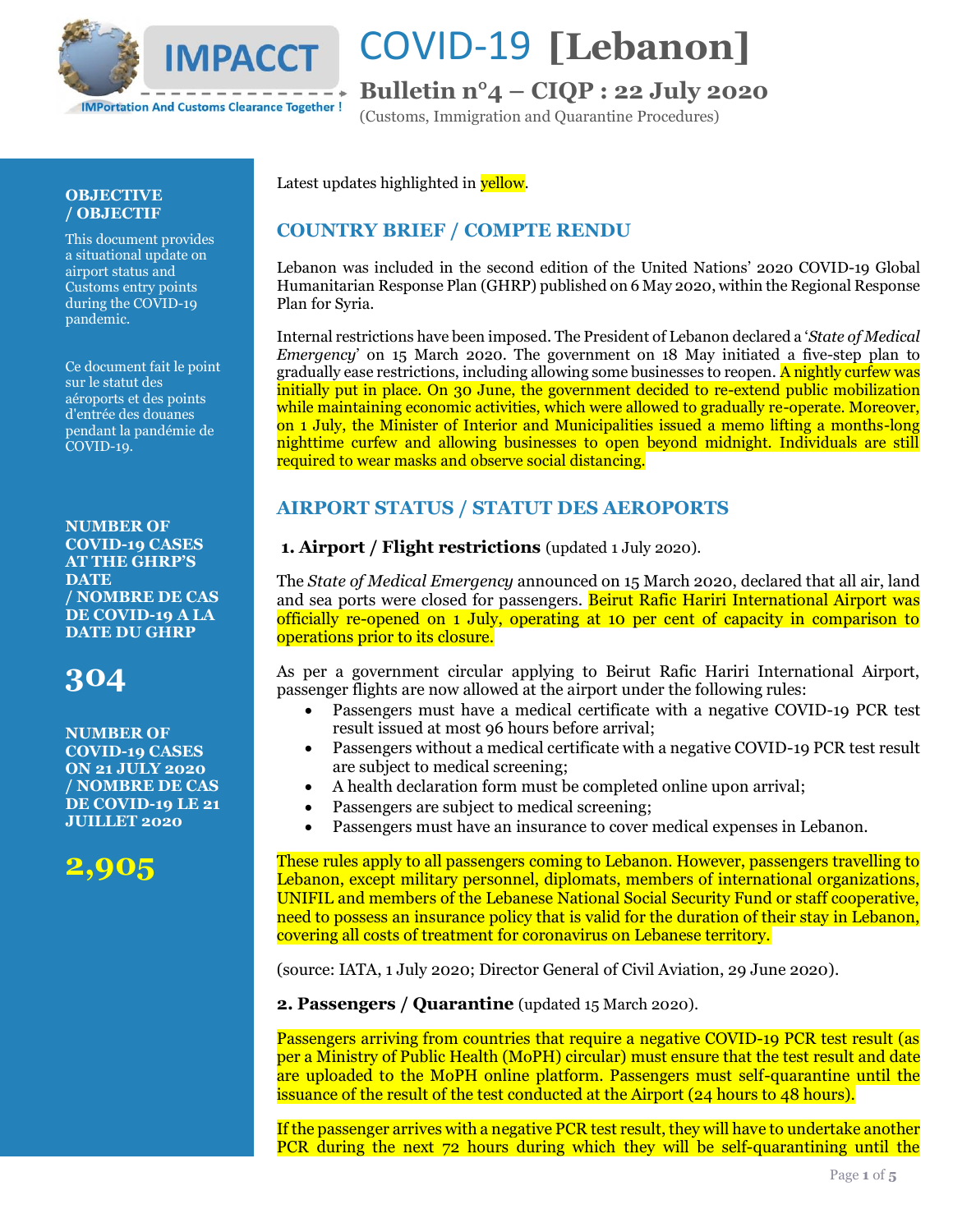

## **Bulletin n°4 – CIQP : 22 July 2020**

(Customs, Immigration and Quarantine Procedures)

negative result of a second PCR test is delivered. With the second negative PCR test result, they can resume normally to work.

(source: Ministry of Public Health)

### **3. Airlines cargo Operations status** (updated 17 June 2020).

All flights through Sun Express to and from Lebanon have been suspended until 5 July.

Flights are operating through Qatar Airways; the carrier is shipping medical supplies donated by Qatar Fund to destinations including Lebanon through freight charters.

(source: IATA, 17 June 2020).

### **IMPORTATION AND CUSTOMS / IMPORTATION ET DOUANES**

**4. Customs, land, sea** (updated 21 July 2020).

**Sea port** restrictions at the Port of Beirut are as follows:

- The port of Beirut remains open;
- All vessels calling at the port should submit to the Harbor Master, upon their arrival, the list of the last 10 Ports of Call and to the Quarantine center the certificate of Medical Compliance together with the sanitation control exemption certificate;
- Before entering the port, vessel must drop anchor and port authorities will board the vessel to check the crew health, to ensure that all crew members are in good health;
- Crew change and shore leave are not permitted;
- Ports are operating normally but with lower efficiency due to manpower reductions. Ports are affected by increased verification and crew restrictions.

(source: Wilhelmsen, 15 April 2020).

According to an operational update, status at **sea ports** is as follows:

- Port operations are operating at lower efficiency due to manpower restrictions
- Slight container and equipment shortages are impacting operations

According to an operational update, status at **airports** is as follows:

- Freighters are flying at normal but capacity is constrained
- Terminals are operating as normal for cargo; only passenger flights are limited.

(source: Agility, undated).

**Road cargo operations** are impacted by restrictions:

- Foreign trucks are subject to transhipment;
- There are some restrictions for road networks within cities;
- There are some restrictions on cargo movement between cities or regions;
- Cross-border road freight operations are affected by slight delays/disruption in local pick-up, land border restrictions, and driver/equipment constraints.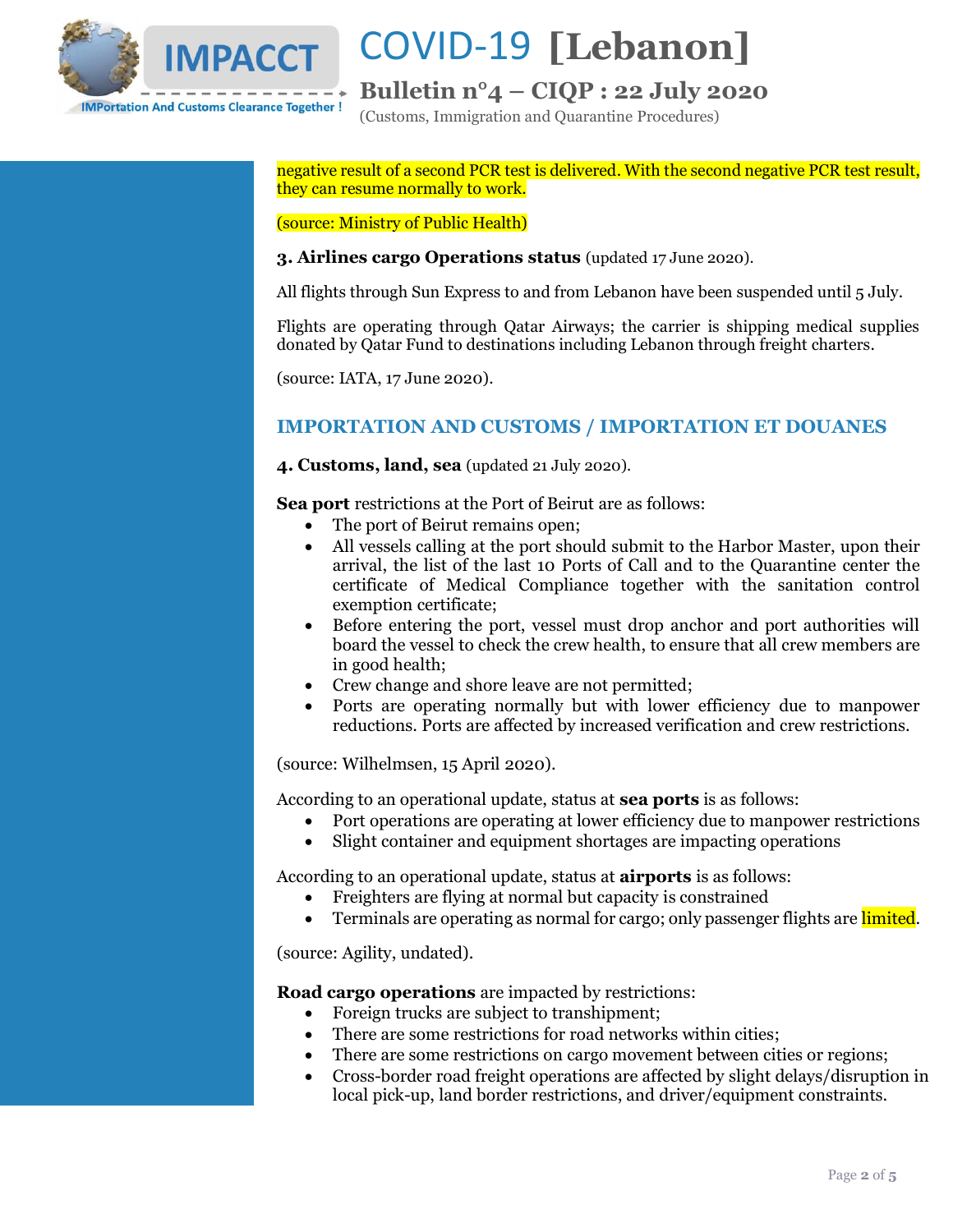

## **Bulletin n°4 – CIQP : 22 July 2020**

(Customs, Immigration and Quarantine Procedures)

(source: Agility, undated).

The Syrian border with Lebanon is open for cargo movement, with a 2-5 day waiting time (source: Syrian Logistics Cluster, 12 May 2020). According to a decision of the Council of Ministers on 31 March 2020 related to the return of Lebanese expatriates from abroad, land borders with Syria will be opened through two border-crossing points at Al-Masnaa and Al-Aboudia, on 21 July 2020 and 23 July 2020 from 09:00 until 16:00 only for Lebanese citizens and their family members who are present in Syria and wish to return to Lebanon (source: Lebanon Council of Ministers, 31 March 2020).

Cargo flights are available to book through the Humanitarian Booking Hub, to and from Beirut. The WFP flight schedule is as follows:

- **On Mondays** Cairo, Beirut, Yerevan, Bagdad, Erbil;
- **On Wednesdays** Cairo, Beirut, Yerevan, Bagdad, Erbil.

(source[: Humanitarian Booking Hub,](https://humanitarianbooking.wfp.org/en/un-flights/) undated).

For WFP flights, there is no lockdown and special approvals are not needed in the below cases: nationalities that are exempt from visa processing prior to entry (list found on GSO website), UNLP holders, Syrian and Palestinian nationals if they fulfil the criteria of entry and residence in Lebanon applicable prior to COVID-19 measures, travelers transiting through Syria must have proof of approved entry into Syria in order to be granted a transit visa (source: OCHA Lebanon, July 2020).

However, WFP's Global Passenger Service operated its last flight between Sharjah and Cairo/Beirut on **Wednesday, 22 July** after which, WFP discontinued future Sharjah-Cairo-Beirut-Sharjah flights. Travel Focal points are thus required to make different arrangements to facilitate staff travel to & from Cairo/Beirut (source: WFP Lebanon).

**5. Customs, importation procedure** (updated 22 February 2020).

A directive preventing the exportation of certain items of Personal Protective Equipment (PPE) was issued on 22 February 2020. The following items were included, published on the Lebanese Customs website:

- Surgical puncture resistant gloves;
- Heavy duty gloves;
- Boot leg and shoe cover;
- Impermeable overall suit;
- Surgical masks and N-95 respirator;
- Impermeable hood cover and hairnet;
- Disposable gowns especially impermeable protective gown;
- Chemotherapy gown;
- Face shield;
- Impermeable boot;
- Aprons;
- Long sleeved gown.

(source: Lebanon Customs Administration, 22 February 2020).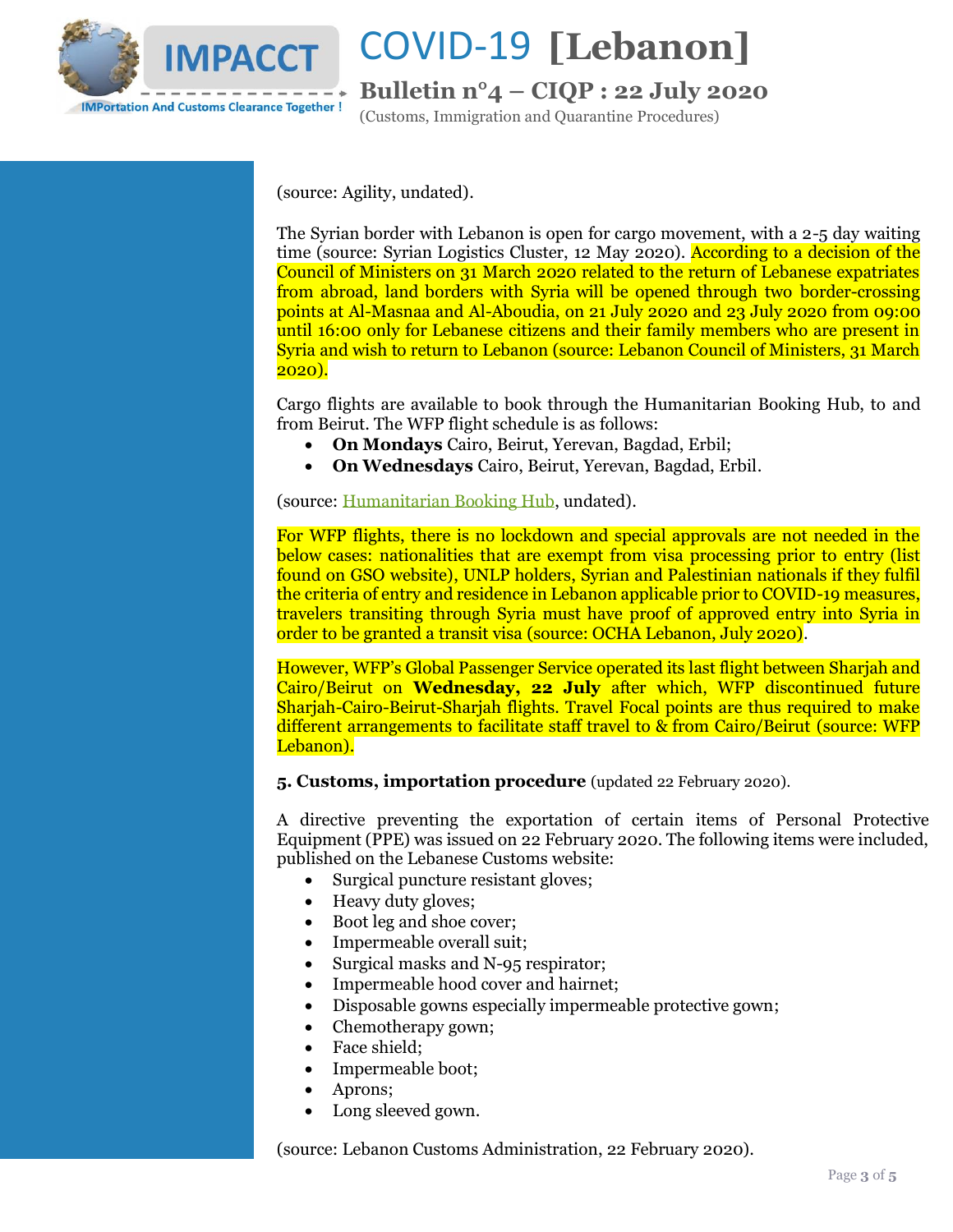

**Bulletin n°4 – CIQP : 22 July 2020**

(Customs, Immigration and Quarantine Procedures)

The port of Beirut and the international airport contain refrigerated areas designed for the storage of several kinds of merchandise including medicines and medical equipment (source: WCO, 2020).

**6. Annex J-5 of the Revised Kyoto Convention:** Not ratified.

**7. Annex B.9 of the Istanbul Convention:** Not ratified.

**8. ASYCUDA user:** Yes.

**9. ASYREC user:** No.

### **USEFUL LINKS / LIENS UTILES**

#### *CIQP Bulletins for other countries are available [here.](https://vosocc.unocha.org/GetFile.aspx?xml=rss/5033i2la_l1.html&tid=5033&laid=1&sm=-SM34023-)*

#### *Country-specific:*

*Director General of Civil Aviation[, Circular No. 33/2 \(English\) \(29 June 2020\)](https://vosocc.unocha.org/GetFile.aspx?file=101537_COVID-19%20-%20Civil%20Aviation%20Circular%20Nr%2033%20(English)%20(29%20June%202020).pdf)*

*Director General of Civil Aviation[, Circular No. 33/2 \(Arabic\) \(29 June 2020\)](https://vosocc.unocha.org/GetFile.aspx?file=101536_COVID-19%20-%20Civil%20Aviation%20Circular%20Nr%2033%20(Arabic)%20(29%20June%202020).pdf)*

*Lebanon Republic Customs Administration[, Customs Directive \(22 February 2020\)](https://vosocc.unocha.org/GetFile.aspx?file=100892_Preventing%20the%20export%20of%20medical%20personal%20protective%20equipment%2022%20Feb%202020.pdf)*

*Ministry of Public Health, [news page](https://www.moph.gov.lb/en/Pages/127/25282/circular-the-minister-of-public-health-hospitalization#/en/Pages/127/35215/minister-hasan-chairs-a-committee-s-meeting-on-the-preventive-measures-to-curb-the-spread-of-covid-1)*

*Ministry of the Economy[, news page](https://www.economy.gov.lb/ar/announcements/)*

*OCHA, [Lebanon bi-monthly situation report \(10 July 2020\)](https://reliefweb.int/report/lebanon/covid-19-response-lebanon-bi-monthly-situation-report-10-july-2020)*

*UNHCR[, Lebanon COVID-19 Update \(10 July 2020\)](https://reporting.unhcr.org/sites/default/files/UNHCR%20Lebanon%20COVID-19%20Update%20-%2010JUL20_0.pdf)*

#### *General:*

*Agility[, Global Shipping Updates: COVID-19](https://www.agility.com/insights/COVID19/homepage/)*

*International Air Transport Association (IATA)[, Coronavirus Outbreak](https://www.iatatravelcentre.com/international-travel-document-news/1580226297.htm) – Update*

*IATA[, Government Measures Related to Coronavirus \(COVID-19\)](https://www.iata.org/en/programs/safety/health/diseases/government-measures-related-to-coronavirus/)*

*IATA[, Air Cargo Operations status -](https://www.tact-online.org/covid-19/carrier) COVID-19*

*International Civil Aviation Organization (ICAO)[, COVID-19 airport status](https://www.icao.int/safety/Pages/COVID-19-Airport-Status.aspx)*

*International Organization for Migration, [Points of Entry Status](https://migration.iom.int/)*

*International SOS[, Travel Restrictions, Flight Operations and Screening](https://pandemic.internationalsos.com/2019-ncov/ncov-travel-restrictions-flight-operations-and-screening)*

*United Nations[, Global Humanitarian Response Plan: COVID-19](https://www.unocha.org/sites/unocha/files/Global-Humanitarian-Response-Plan-COVID-19.pdf)*

*United Nations[, Global Humanitarian Response Plan: COVID-19](https://www.unocha.org/sites/unocha/files/GHRP-COVID19_May_Update.pdf) – May Update*

*United Nations Economic Commission for Europe, [Observatory on Border Crossings Status due to](https://wiki.unece.org/display/CTRBSBC/Observatory+on+Border+Crossings+Status+due+to+COVID-19+Home)  [COVID-19](https://wiki.unece.org/display/CTRBSBC/Observatory+on+Border+Crossings+Status+due+to+COVID-19+Home)*

*Wilhemsen, [COVID-19 Global Port Restrictions Map](https://www.wilhelmsen.com/ships-agency/campaigns/coronavirus/coronavirus-map/)*